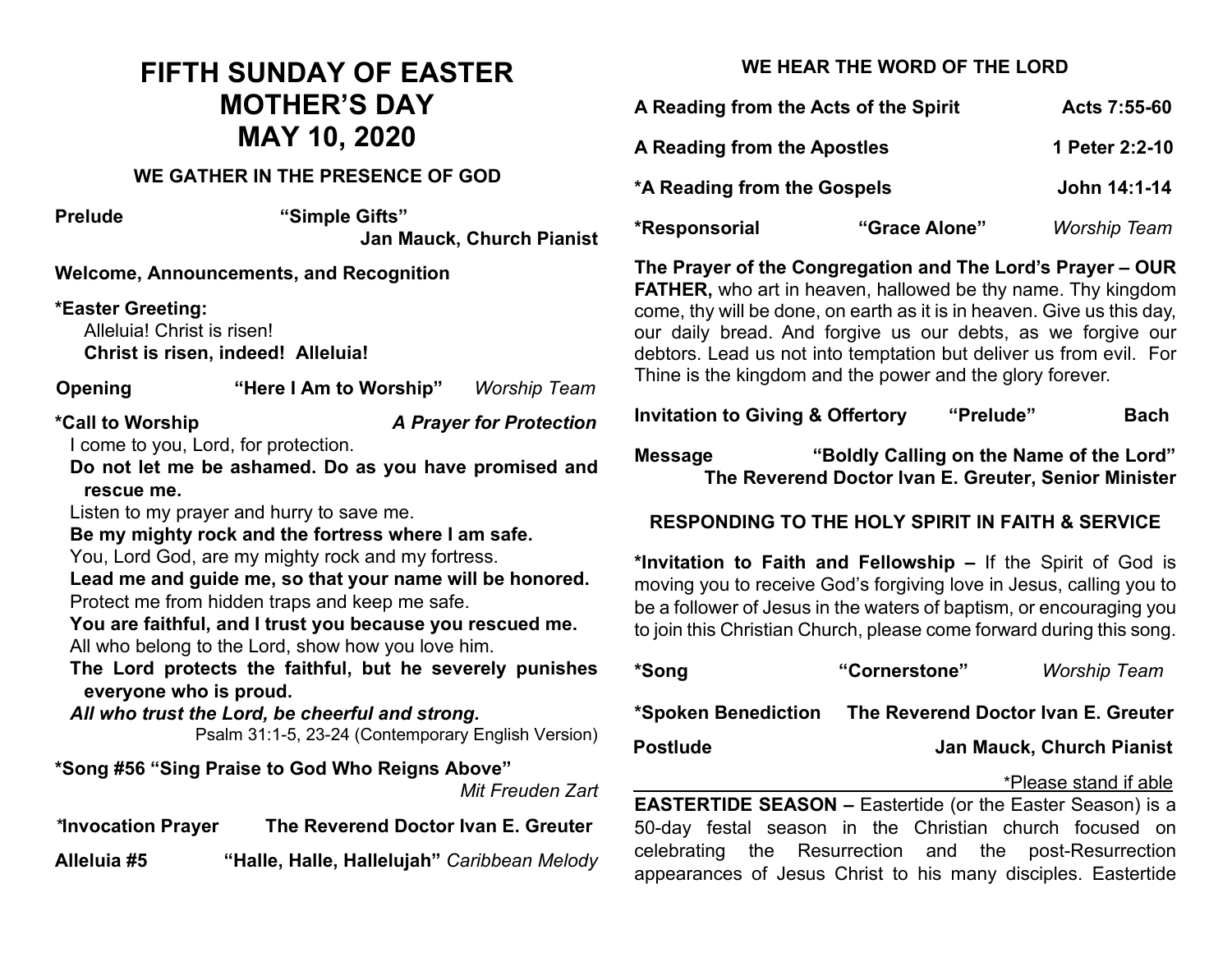begins at sunset on the eve of Easter and ends on Pentecost, the day we celebrate the outpouring of the Holy Spirit and the birth of the Church (Acts 2). The color of the season is white.

**BELIEVER'S BAPTISM** – We practice "believer's baptism" which is the immersion of a person in water  $-$  regardless of age  $-$  who receives Jesus Christ as his/her personal Savior and publicly professes faith to walk the Jesus way. The Council schedules baptisms on Sunday mornings throughout the year. If you would like to be baptized, then come to the front during the last song or speak with the Minister or one of the Church leaders.

**THE LORD'S SUPPER –** We celebrate the Lord's Supper (Holy Communion) on the first Sunday of each month, and on special occasions. All persons of faith, regardless of age, race, or church affiliation, are welcome to partake of the Table of the Lord. In solidarity with our brothers and sisters, we use only non-alcoholic grape juice. Please cup your hands to receive the sanitary communion wafer and juice sealed in small containers. During the communion hymn, please open the clear cellophane to retrieve the wafer, and then peel back the foil wrapper for the juice. Please hold each element until everyone is served, then we will feast together. Gluten-free wafers are available upon request. Call Pastor Ivan to receive homebound communion delivery.

**American Baptist Church USA –** American Baptist Churches USA (ABCUSA) is one of the most diverse Christian denominations today, with approximately 5,000 local congregations comprised of 1.3 million members across the United States and Puerto

Rico.



[www.abc-usa.org](http://www.abc-usa.org/)



# WEST SIDE BAPTIST CHURCH<br>1008 SW Fourth Street | Topeka, KS 66606

Phone: (785) 233-4241 [www.wsbctopeka.org](http://www.wsbctopeka.org/)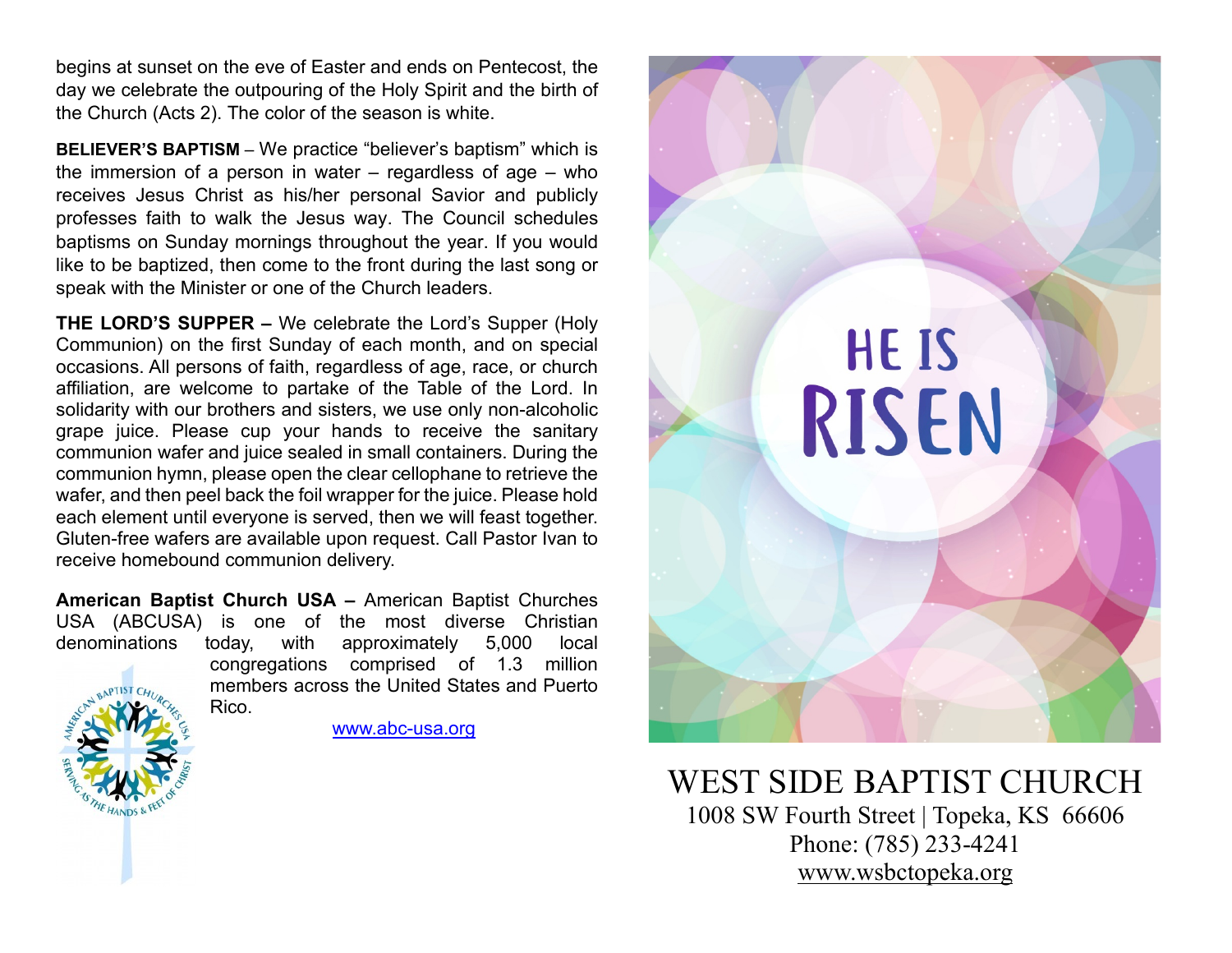## **HERE I AM TO WORSHIP**

- Verse 1 Light of the world You stepped down into darkness Opened my eyes let me see Beauty that made This heart adore You Hope of a life spent with You
- Chorus So here I am to worship Here I am to bow down Here I am to say that You're my God And You're altogether lovely Altogether worthy Altogether wonderful to me
- Verse 2 King of all days Oh so highly exalted Glorious in heaven above Humbly You came To the earth You created All for love's sake became poor
- Bridge And I'll never know how much it cost To see my sin upon that cross And I'll never know how much it cost To see my sin upon that cross

CCLI Song # 3266032 - Tim Hughes © 2000 Thankyou Music (Admin. by Capitol CMG Publishing). For use solely with the SongSelect® Terms of Use. All rights reserved. [www.ccli.com.](http://www.ccli.com/) CCLI License # 11045747

## **SING PRAISE TO GOD WHO REIGNS ABOVE**

- 1 Sing praise to God who reigns above, the God of all creation, the God of power, the God of love, the God of our salvation. My soul with comfort rich he fills, and every grief he gently stills: to God all praise and glory!
- 2 What God's almighty power has made, in mercy he is keeping; by morning glow or evening shade his eye is never sleeping. And where he rules in kingly might, there all is just and all is right: to God all praise and glory!
- 3 We sought the Lord in our distress; O God, in mercy hear us. Our Savior saw our helplessness and came with peace to cheer us. For this we thank and praise the Lord, who is by one and all adored: to God all praise and glory!
- 4 Let all who name Christ's holy name give God the praise and glory. Let all who know his power proclaim aloud the wondrous story. Cast every idol from its throne; the Lord is God, and he alone: to God all praise and glory!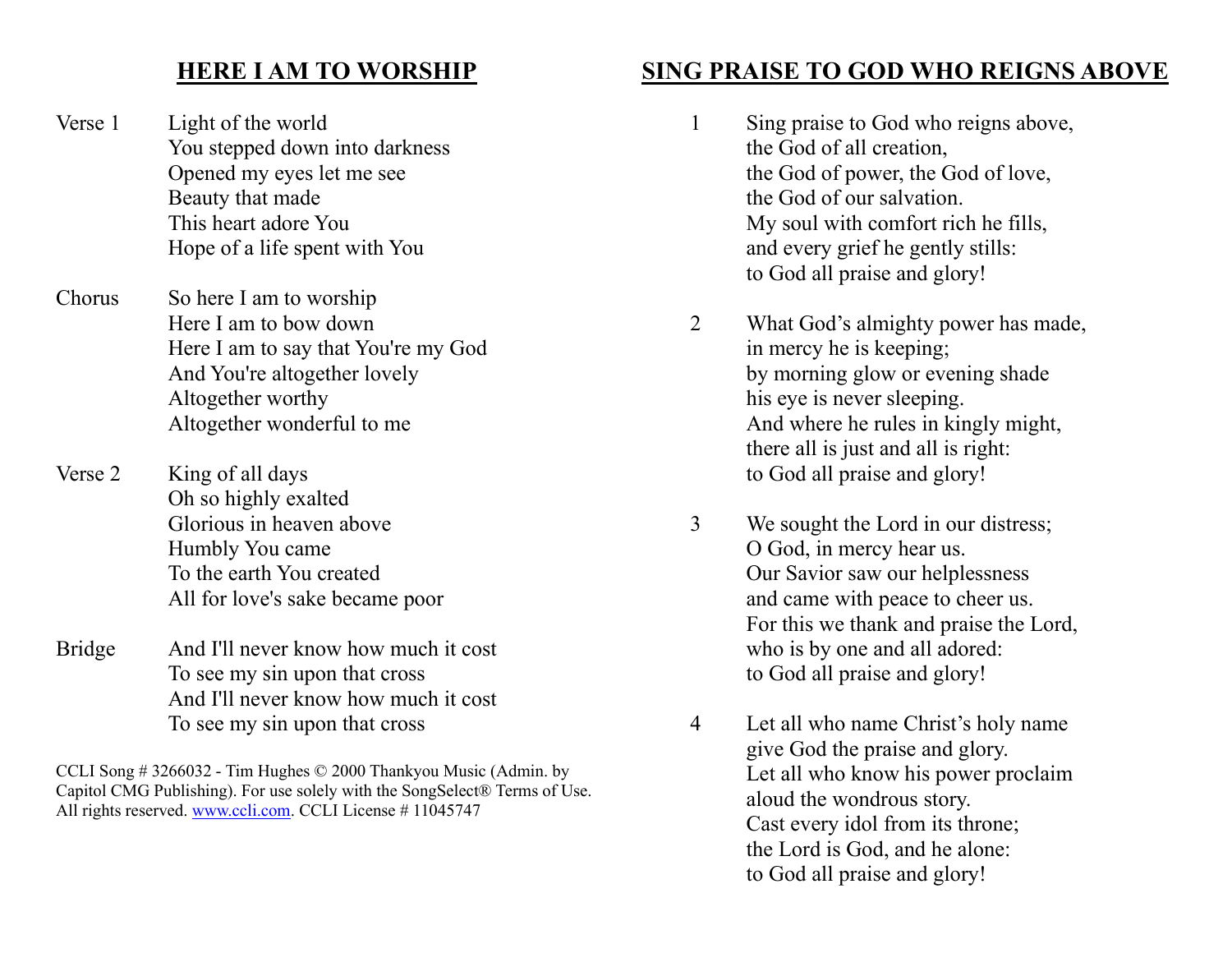Author: Johann J. Schütz (1640-1690), Translator: Frances Cox (1812-1897), Tune: MIT FREUDEN ZART, Harmonizer: Heinrich Reimann (1850- 1906) © Public Domain

## **#5 HALLE, HALLE, HALLELUJAH**

Refrain: Halle, halle, hallelujah. Halle, halle, hallelujah. Halle, halle, hallelujah. Hallelujah, hallelujah.

Author (verses): Hal H. Hopson (1933-), Tune: [Praise God in this holy place], Composer and Arranger: Hal H. Hopson (1933-) Source: Caribbean melody © 1998 Hope Publishing Company. Used with Permission. All Rights Reserved.

### GRACE ALONE

| Verse 1 | Ev'ry promise we can make                                                                                                                            |           | But wholly trust in Jesus' Name (REPEAT)                                                                          |
|---------|------------------------------------------------------------------------------------------------------------------------------------------------------|-----------|-------------------------------------------------------------------------------------------------------------------|
|         | Ev'ry prayer and step of faith<br>Ev'ry diffrence we will make<br>Is only by His grace<br>Ev'ry mountain we will climb<br>Ev'ry ray of hope we shine | Chorus    | Christ alone cornerstone<br>Weak made strong in the Saviour's love<br>Through the storm He is Lord<br>Lord of all |
|         | Ev'ry blessing left behind<br>Is only by His grace                                                                                                   | Verse 2   | When darkness seems to hide His face<br>I rest on His unchanging grace                                            |
| Chorus  | Grace alone which God supplies<br>Strength unknown He will provide<br>Christ in us our Cornerstone                                                   |           | In every high and stormy gale<br>My anchor holds within the veil<br>My anchor holds within the veil               |
|         | We will go forth in grace alone                                                                                                                      | Interlude | He is Lord Lord of all                                                                                            |
| Verse 2 | Ev'ry soul we long to reach<br>Ev'ry heart we hope to teach<br>Ev'rywhere we share His peace                                                         | Verse 3   | When He shall come with trumpet sound<br>Oh may I then in Him be found                                            |

Is only by His grace Ev'ry loving word we say Ev'ry tear we wipe away Ev'ry sorrow turned to praise Is only by His grace

CCLI Song # 2335524 - Jeff Nelson | Scott Wesley Brown © 1998 Universal Music - Brentwood Benson Publishing (Admin. by Brentwood-Benson Music Publishing, Inc.). For use solely with the SongSelect® Terms of Use. All rights reserved. [www.ccli.com.](http://www.ccli.com/) CCLI License # 11045747

## **CORNERSTONE**

Than Jesus' blood and righteousness I dare not trust the sweetest frame

Verse 1 My hope is built on nothing less